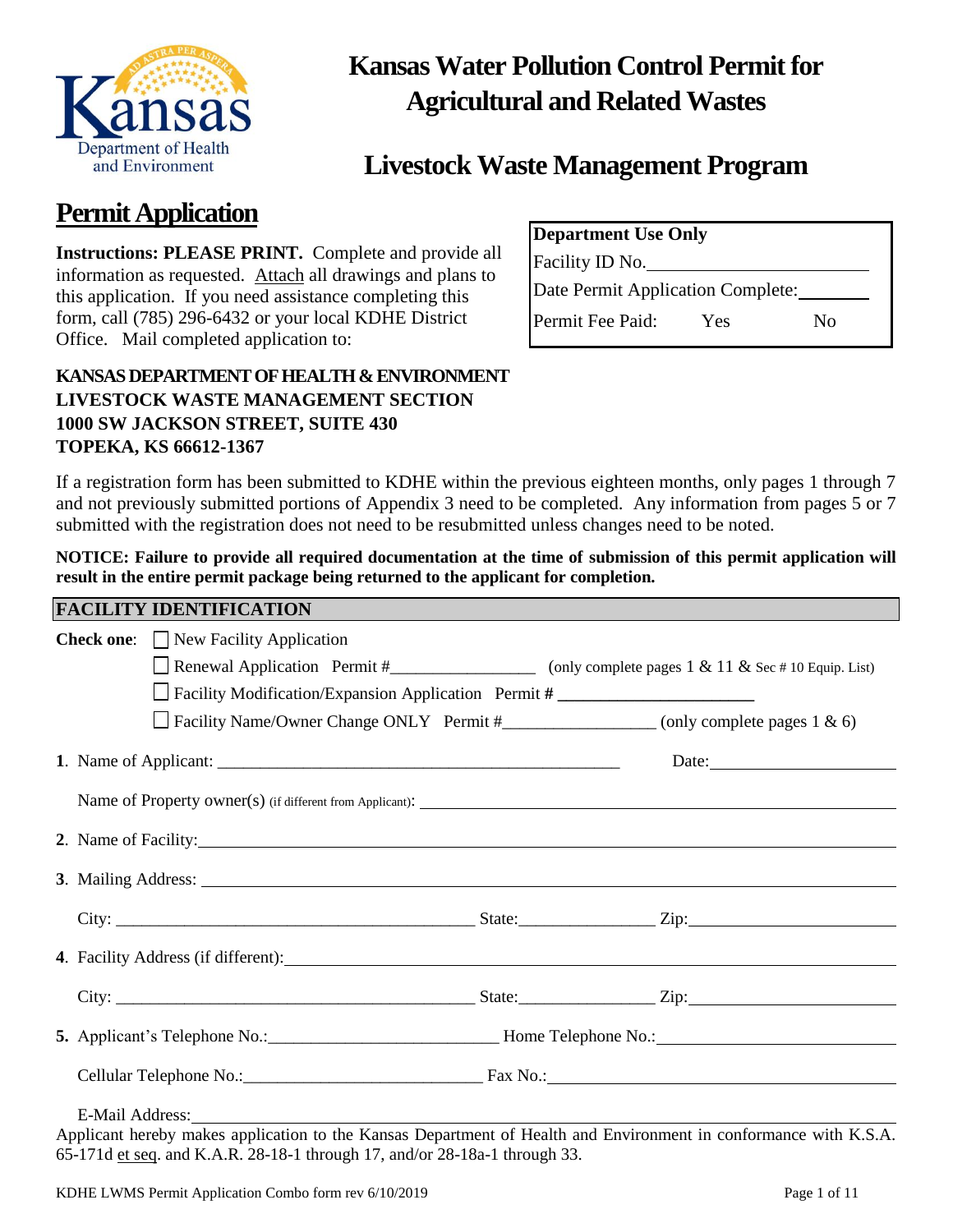**ADDITIONAL CONTACT INFORMATION**: (optional additional facility contact to receive electronic copy of correspondence)

Name:

Title: The contract of the contract of the contract of the contract of the contract of the contract of the contract of the contract of the contract of the contract of the contract of the contract of the contract of the con

Email address: Universe of the set of the set of the set of the set of the set of the set of the set of the set of the set of the set of the set of the set of the set of the set of the set of the set of the set of the set

### **FACILITY DESCRIPTION**

#### **6. Legal description of property where facility is located**:

|                 |                                    |         |                                                                                                               | South |       | Circle: $E$ or $W$         |                                                                                                                       |
|-----------------|------------------------------------|---------|---------------------------------------------------------------------------------------------------------------|-------|-------|----------------------------|-----------------------------------------------------------------------------------------------------------------------|
| Facility ID     | Quarter(s)                         | Section | Township                                                                                                      |       | Range |                            | County                                                                                                                |
|                 |                                    |         |                                                                                                               | South |       | Circle: $E$ or $W$         |                                                                                                                       |
| Facility ID     | Quarter(s)                         | Section | Township                                                                                                      |       | Range |                            | County                                                                                                                |
|                 |                                    |         |                                                                                                               | South |       | Circle: $E$ or $W$         |                                                                                                                       |
| Facility ID     | Quarter(s)                         | Section | Township                                                                                                      |       | Range |                            | County                                                                                                                |
|                 |                                    |         | Open Lots _______ Enclosed Bldg. _______ Both Open/Closed _______ Truck Wash ______ Other                     |       |       |                            | 7. The existing, proposed, and/or expanded livestock operation will consist of: (mark E if existing or P if proposed) |
|                 |                                    |         | <b>8. Existing and/or proposed waste control systems:</b> (mark <b>E</b> if existing or <b>P</b> if proposed) |       |       |                            |                                                                                                                       |
|                 |                                    |         |                                                                                                               |       |       |                            |                                                                                                                       |
|                 | <b>Earthen Retention Structure</b> |         | <b>Sedimentation Basin</b>                                                                                    |       |       | Concrete Storage Structure |                                                                                                                       |
| Other (explain) |                                    |         |                                                                                                               |       |       |                            |                                                                                                                       |
|                 |                                    |         |                                                                                                               |       |       |                            | 9. Are there any county or local comprehensive land use plans or zoning requirements or restrictions at this site?    |

Yes\_\_\_\_\_\_ No\_\_\_\_\_\_.

If yes, please explain:

**10. Waste Management Equipment**: Needed for all applications. Indicate the type and size of equipment available for: land application and transportation of process waste (in any form: liquid, slurry, or solid). Indicate whether each piece of equipment is owned, leased, or contractor provided. If a wastewater retention structure is present at the facility dewatering equipment **must** be listed. (Please attach additional page if needed)

| <b>Equipment Description</b><br>(55 hp tractor, high lift, pto<br>driven pump, manure wagon,<br>honey wagon, center pivot,<br>traveling gun, etc.) | <b>Equipment Purpose</b><br>(Transportation, collection, land<br>application, agitate manure in basin, etc.) | Capacity<br>(Gallons per<br>minute, gallons,<br>bushels, acres,<br>cubic yards, etc.) | Owned $(O)$ ,<br>Leased $(L)$ , or<br>Contractor's $(C)$ |
|----------------------------------------------------------------------------------------------------------------------------------------------------|--------------------------------------------------------------------------------------------------------------|---------------------------------------------------------------------------------------|----------------------------------------------------------|
|                                                                                                                                                    |                                                                                                              |                                                                                       |                                                          |
|                                                                                                                                                    |                                                                                                              |                                                                                       |                                                          |
|                                                                                                                                                    |                                                                                                              |                                                                                       |                                                          |
|                                                                                                                                                    |                                                                                                              |                                                                                       |                                                          |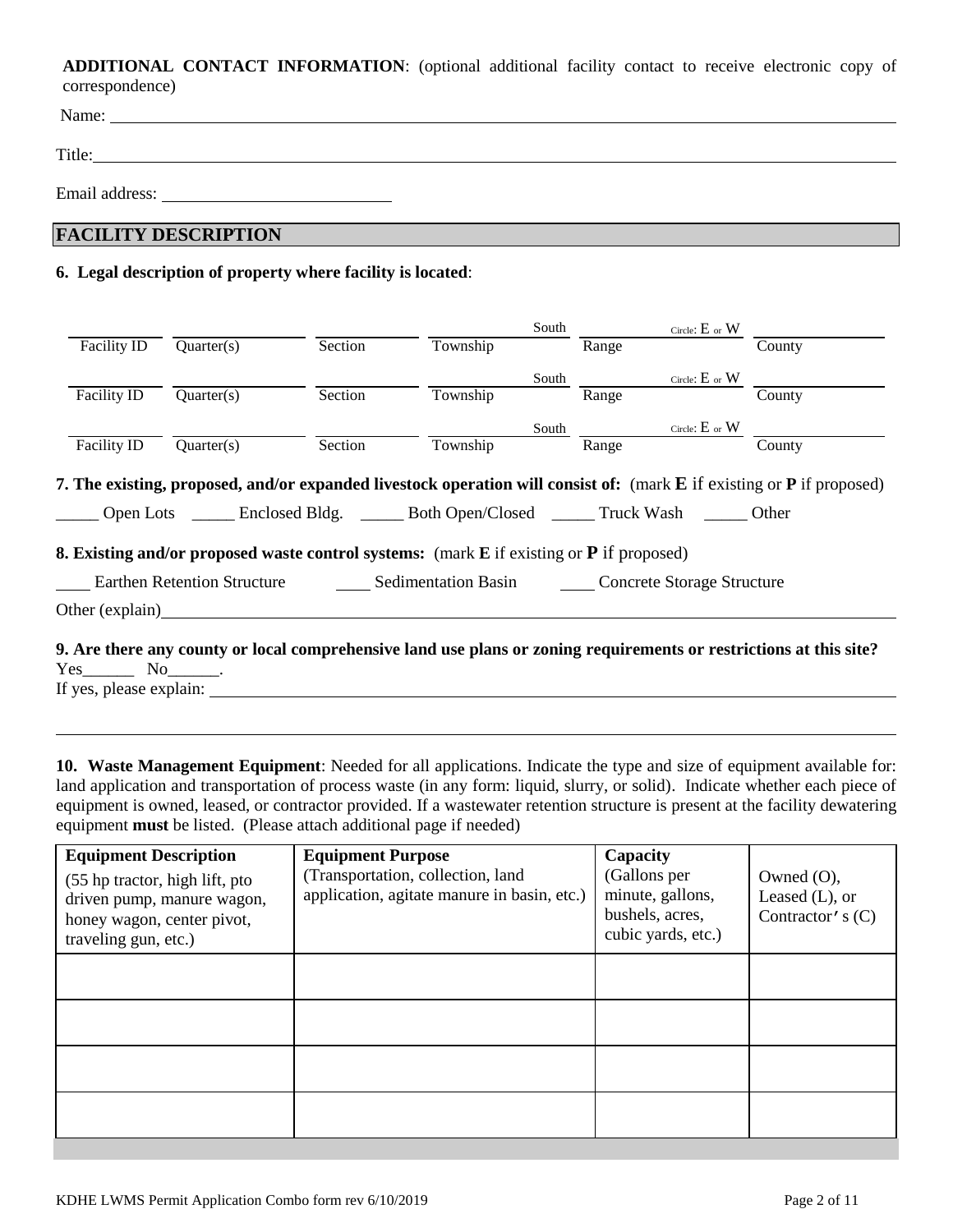#### **ANIMAL UNITS CALCULATION TABLE**

Please complete the table below. Identify the **maximum** capacity of each type of animal at your facility. Each pig, weaned or unweaned, weighing 55 pounds or less must be counted as 0.1 animal units. Similarly, for permitting purposes, dairy facilities must count calves and heifers weighing less than 700 pounds as 0.5 animal units and bulls, and heifers weighing more than 700 pounds as 1.0 animal unit. Lactating and dry dairy cows should be counted as 1.4 animal units, etc.

| (A)                                                       | (B)                                                                        | (C)                                                  | (D)                            | (E)                                        |
|-----------------------------------------------------------|----------------------------------------------------------------------------|------------------------------------------------------|--------------------------------|--------------------------------------------|
| Type of Facility*                                         | <b>Current</b><br><b>Maximum</b><br><b>Permitted</b><br>Capacity<br>(Head) | <b>Proposed</b><br><b>Expansion</b><br>or New (Head) | <b>AU Conversion</b><br>Factor | <b>Maximum Animal</b><br>Units $(B+C)$ x D |
| Swine weighing more than 55 pounds                        |                                                                            |                                                      | 0.4                            |                                            |
| Swine weighing 55 pounds or less                          |                                                                            |                                                      | 0.1                            |                                            |
| Cattle weighing more than 700 pounds                      |                                                                            |                                                      | 1.0                            |                                            |
| Cattle weighing less than 700 pounds                      |                                                                            |                                                      | 0.5                            |                                            |
| Mature Dairy Cows (Lactating and Dry)                     |                                                                            |                                                      | 1.4                            |                                            |
| Sheep/Lambs/Goats                                         |                                                                            |                                                      | 0.1                            |                                            |
| Turkeys                                                   |                                                                            |                                                      | 0.018                          |                                            |
| Laying Hens/Broilers<br>w/continuous overflow watering    |                                                                            |                                                      | 0.01                           |                                            |
| Laying Hens/Broilers<br>w/ liquid manure system           |                                                                            |                                                      | 0.033                          |                                            |
| Laying Hens/Broilers<br>w/ dry manure system <sup>1</sup> |                                                                            |                                                      | 0.003                          |                                            |
| Horses                                                    |                                                                            |                                                      | 2.0                            |                                            |
| <b>Ducks</b>                                              |                                                                            |                                                      | 0.2                            |                                            |
| Other-specify species_                                    |                                                                            |                                                      |                                |                                            |
| Total                                                     |                                                                            |                                                      |                                |                                            |

\***Minimum EPA thresholds requiring an NPDES permit** are: 700 head of mature dairy cows (lactating or dry), 1,000 head of veal calves, 1,000 head of cattle other than mature dairy cows or veal calves, 2,500 head of swine weighing greater than 55 pounds, 10,000 head of swine weighing 55 pounds or less, 500 horses, 10,000 sheep or lambs, 30,000 ducks w/ other than liquid manure system, 5,000 ducks w/ liquid manure system, 55,000 turkeys, 30,000 laying hens/broilers w/ liquid manure system, 125,000 chickens other than laying hens (broilers) w/ other than liquid manure system, and 82,000 laying hens w/ other than liquid (dry) manure system.

**<sup>1</sup>** A 0.033 AU conversion factor should be used for chicken facilities with dry litter systems if manure is exposed to precipitation during collection or when stored in stockpiles, or if manure is land applied without incorporation into the soil within 24 hours.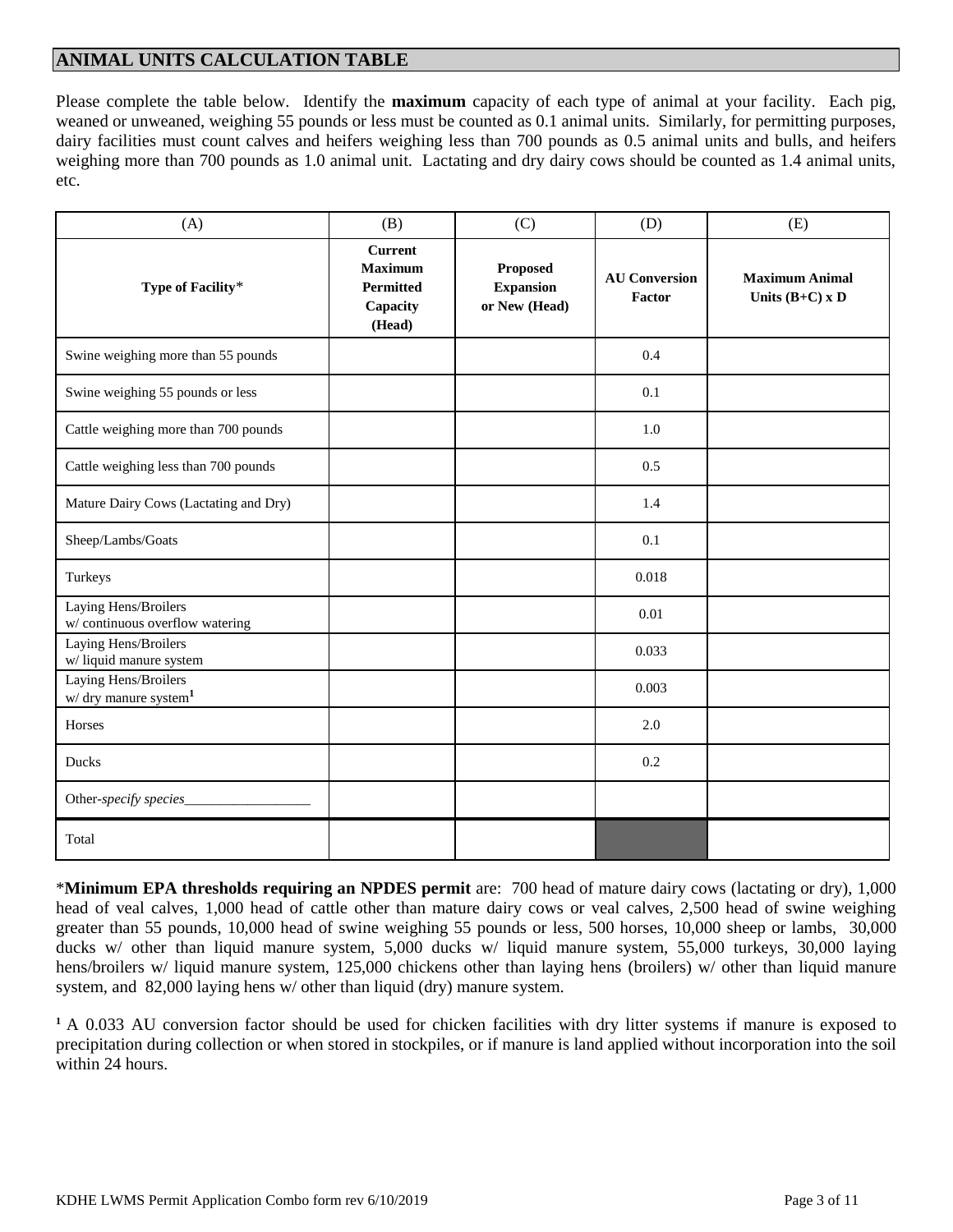#### **SEPARATION DISTANCE WAIVERS AND PUBLIC NOTICE REQUIREMENTS**

**Habitable Structure Separation Distances**: On Appendix 2, the applicant is required to provide KDHE with a list all owners of habitable structures and mailing addresses, and the headquarters of all city, county, state, or federal parks, and wildlife refuges within the applicable separation distance for the maximum animal unit capacity of the facility.  $W''''$   $W''$ 

|                                             | Animal Units (AU) | Habitable structure<br><b>Separation Distance</b> | Wildlife Refuge<br><b>Separation Distance</b><br>(Swine Only) |
|---------------------------------------------|-------------------|---------------------------------------------------|---------------------------------------------------------------|
| New facility or expansion                   | 300-999           | 1,320 feet                                        |                                                               |
| New facility or expansion                   | $1,000-3,724*$    | $4,000$ feet                                      | 10,000 feet                                                   |
| Swine expansion that will meet or exceed    | 3,725             | 4,000 feet**                                      |                                                               |
| New swine facility that will meet or exceed | 3,725             | 5,000 feet                                        | 16,000 feet                                                   |
|                                             |                   |                                                   |                                                               |

\* No ceiling for non-swine

\*\* If within original designated expansion boundary, otherwise 5,000 feet.

The applicant should request owners of habitable structures within the applicable separation distance to sign a wavier of the separation distance to the proposed facility. Waivers shall be filed by the applicant with the register of deeds office of the county in which the habitable structure is located. Evidence of proper notice such as, signed waiver agreements, or signed certified mail receipts to match the list in Appendix 2 shall be provided before KDHE will notify the public a permit has been drafted. A Confined Animal Feeding Facility/Habitable Structure Separation Distance Agreement form is available upon request from the Department or on-line at http://www.kdheks.gov/feedlots/.

**List of Property Owners Within One Mile of the Facility:** On Appendix 2a, the applicant is required to provide KDHE with a list containing the names and mailing addresses for each owner of a habitable structure and any property within 1 mile of a proposed **new construction or new expansion** of a confined feeding facility. In addition, the applicant of a proposed new construction or new expansion of a confined feeding facility is required to provide KDHE with the address of the United States post office or offices serving the immediate area of the facility.

**Public Notice Requirements:** Attach all wavier and public notice documentation listed in Appendix 3 to this application. Please read the requirements on page 10 carefully.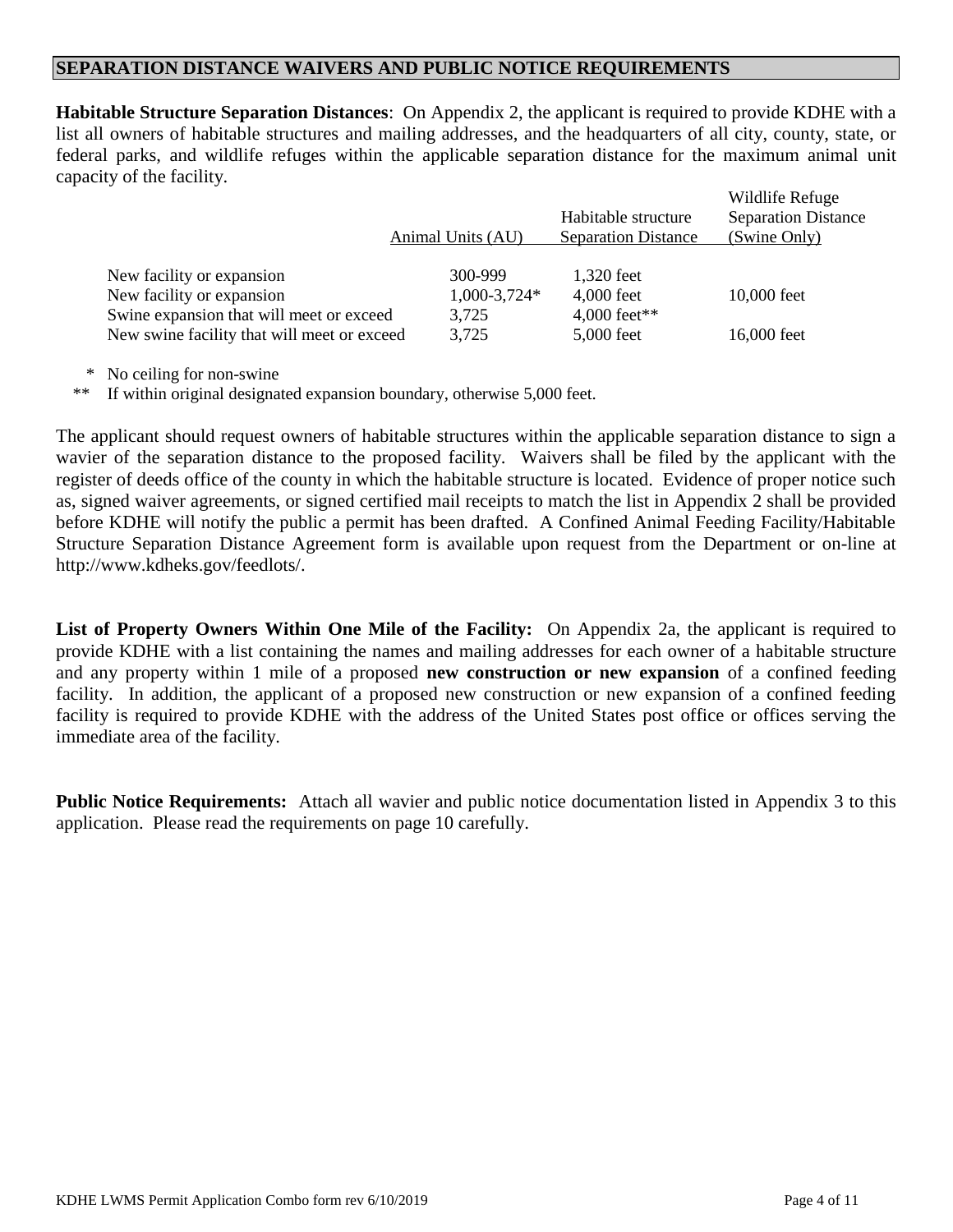#### **PRODUCER'S CHECK LIST**

For this permit application to be considered complete and ready for the department to review, the applicant must provide the following documentation. Please check and assemble in the order listed. Additional guidance on specific components is available upon request through the Department. Please call (785) 296-6432 or go on-line at [www.kdheks.gov/feedlots/](http://www.kdheks.gov/feedlots/) for assistance.

| <b>Appendix</b><br><b>Number</b>  | <b>Document</b>                                                                                                                                                                                                                                                                                                                                  |
|-----------------------------------|--------------------------------------------------------------------------------------------------------------------------------------------------------------------------------------------------------------------------------------------------------------------------------------------------------------------------------------------------|
| $\sim$ 1.                         | Facility Site Maps – see page 7 for details                                                                                                                                                                                                                                                                                                      |
| $\frac{2}{2}$                     | List of Habitable Structure Owners within applicable separation distance – see pages 4 and 8 for details                                                                                                                                                                                                                                         |
| 2a.                               | List of Habitable Structures/Property Owners within one mile (proposed new construction or new<br>$expansion)$ – see page 4 and 9 for details                                                                                                                                                                                                    |
| 3.<br>$\overline{a}$              | Public Notice Documentation – see page 10 for details                                                                                                                                                                                                                                                                                            |
| $\overline{\phantom{a}}$<br>4.    | Depth to Groundwater Information                                                                                                                                                                                                                                                                                                                 |
| $\overline{\phantom{a}}$<br>5.    | <b>Facility Design Calculations</b>                                                                                                                                                                                                                                                                                                              |
| $\overline{\phantom{a}}$<br>6.    | Construction Drawings*                                                                                                                                                                                                                                                                                                                           |
| 6a.                               | If plans/drawings are prepared by a consultant provide documentation the consultant has adequate<br>general commercial liability insurance coverage addressing errors and omissions in the design plans and<br>specifications has been obtained and is in effect, or plans include a stamp by a KS professional<br>engineer. Per KAR 28-18-12(d) |
| 7.                                | Waste Management Plan (Required if the facility is less than the EPA thresholds listed on page 3)                                                                                                                                                                                                                                                |
| 8.                                | Nutrient Management Plan (Required if the facility meets or exceeds the EPA thresholds listed on page 3)                                                                                                                                                                                                                                         |
| 9.                                | Swine Facility Plans (include the following as appropriate):                                                                                                                                                                                                                                                                                     |
| a.<br>$\mathcal{L} = \mathcal{L}$ | Nutrient Utilization Plan [Required if 1,000 AU or more]                                                                                                                                                                                                                                                                                         |
| $\frac{a}{b}$ .                   | Odor Control Plan [Required if 1,000 AU or more]                                                                                                                                                                                                                                                                                                 |
| $\qquad c.$                       | Emergency Response Plan [Required if 1,000 AU or more]                                                                                                                                                                                                                                                                                           |
| d.                                | Manure Management Plan [Required if 1,000 AU or more]                                                                                                                                                                                                                                                                                            |
| e.                                | Dead Swine Handling Plan [Required if 1,000 AU or more]                                                                                                                                                                                                                                                                                          |
| f.                                | Facility Closure Plan [Required if 3,725 AU or more]                                                                                                                                                                                                                                                                                             |
| $\qquad \qquad \qquad 9.$         | Financial Assurance for Facility Closure [Required if 3,725 AU or more]                                                                                                                                                                                                                                                                          |
| h.                                | Financial Assurance for Swine Waste-Retention Lagoon or Pond Closure [Required if 3,725 AU or more]                                                                                                                                                                                                                                              |
| i.                                | Ground Water Monitoring Plan [Required for certain swine facilities (see K.A.R. 28-18a-18).]                                                                                                                                                                                                                                                     |

#### \***Provide detailed location/site plans indicating the following:**

Major components of the facility including structures - building sizes/locations, property lines, locations and sizes (length, width, height - area/volume capacity) of lagoons, dirt lots, pits, and manure stockpile locations. Plans should include type, size and maximum anticipated number of animals in each building and/or dirt lot. Also, depict the furthest extent of the facility boundaries to include areas that may be used for future expansion.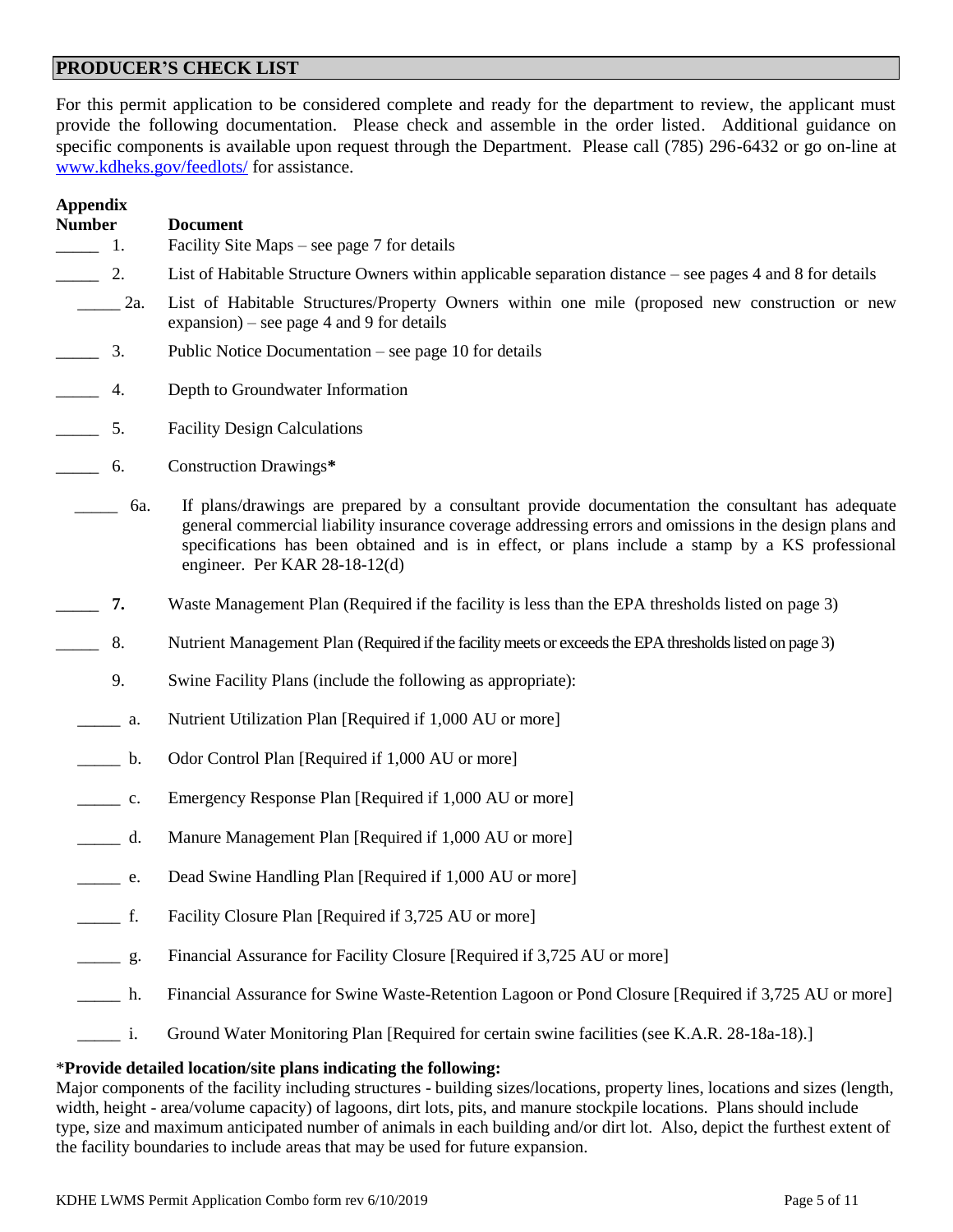#### **ANNUAL PERMIT FEE**

The annual permit fee is based on the facility maximum number of animal units as listed below and **must be paid before processing** of the permit and annually to maintain the validation of the permit. These fees are nonrefundable.

| Facility Size in Animal Units (AU)                          | <b>Annual Permit Fee</b> |
|-------------------------------------------------------------|--------------------------|
| 999 AU or less                                              | \$25                     |
| 1,000 to 4,999 AU                                           | \$100                    |
| 5,000 to 9,999 AU                                           | \$200                    |
| 10,000 AU or more                                           | \$400                    |
| Private Truck Washing Facility (two or fewer owned trucks)  | \$25                     |
| Private Truck Washing Facility (three or more owned trucks) | \$200                    |
| <b>Commercial Truck Washing Facility</b>                    | \$320                    |

#### PLEASE MAKE CHECK PAYABLE TO:

#### **KANSAS DEPARTMENT OF HEALTH AND ENVIRONMENT**

#### **SIGNATURE/CERTIFICATION**

#### **Swine Facility Consultation Statement:** (required for all swine facilities)

I, will consult with the KSU county extension agent, or

 **(Applicant's Name)** qualified agronomist or individual trained in crop protection, to ensure application of swine wastes at agronomic rates and that records of this information will be available at the swine facility office as prescribed in K.S.A. 65- 1,179(b)(3)(E).

| <b>Applicants Signature:</b> | <b>Date:</b> |
|------------------------------|--------------|
|                              |              |

#### Permit Application Certification: (required for all species)

I hereby certify that the information submitted and/or attached herein is true and correct to the best of my knowledge and belief.

I hereby make application to the Kansas Department of Health and Environment for a water pollution control permit for the facility described in this application in conformance with K.S.A. 65-171d et seq. and K.A.R. 28- 18-1 through 17 and/or K.A.R. 28-18a-1 through 33.

**Applicants Name:**

(Type or Print Name and Title)

#### **Applicants Signature:** <u>Date:</u> **Date: Date: Date: Date: Date: Date: Date: Date: Date: Date: Date: Date: Date: Date: Date: Date: Date: Date: Date: Date: Date: Date: Date: Date:**

This application is to be signed by one of the following: (1) In the case of a corporation, by the principal executive officer of at least the level of Vice President; (2) in the case of a partnership, by a general partner; or (3) in the case of a sole proprietorship, by the proprietor.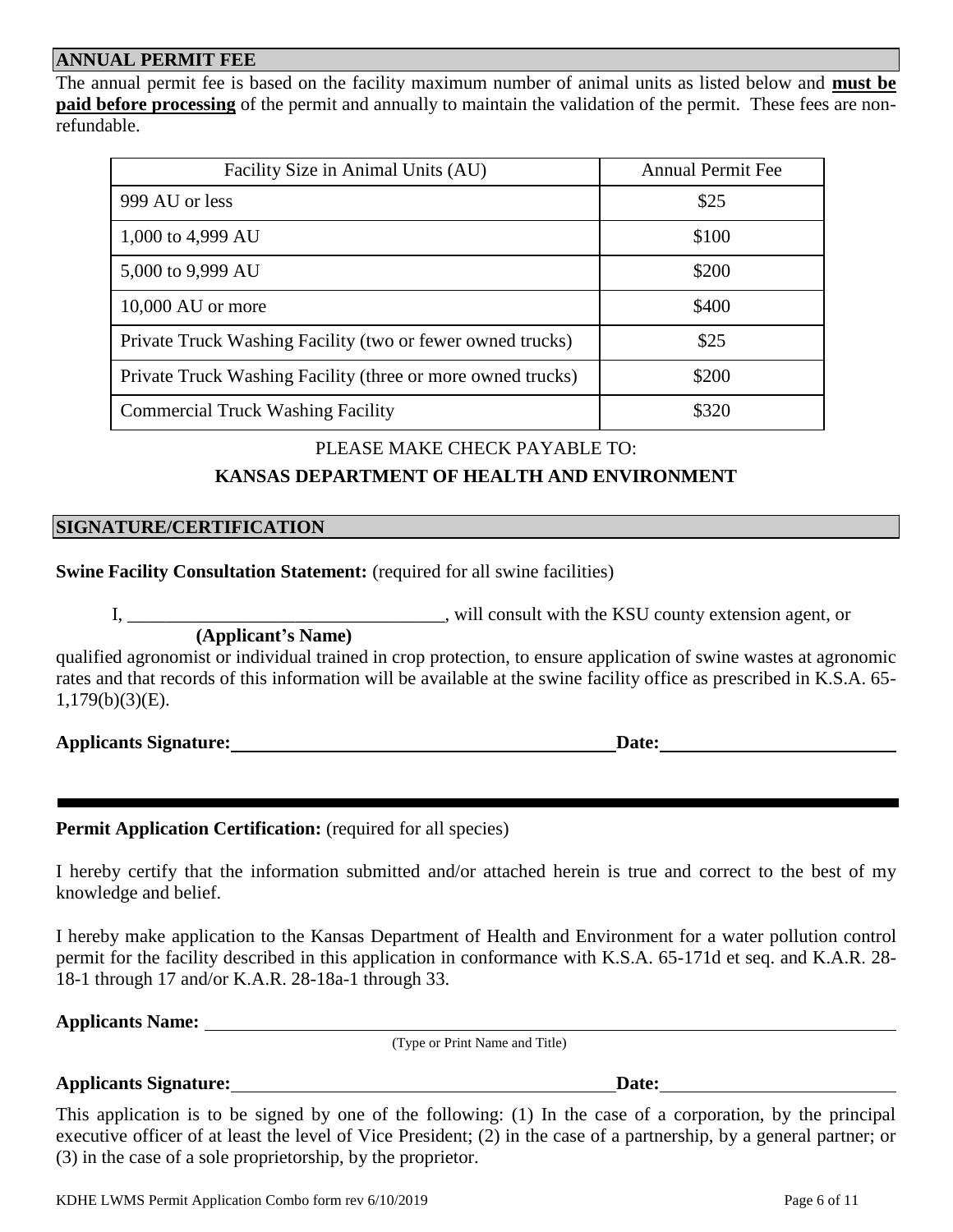# **APPENDIX 1 MAPS**

#### **(Only required for proposed new construction or expansion of an existing facility)**

Please provide maps and/or aerial photographs showing the following information. You may combine information on maps as long as all required information is clearly identified and provided. It may be necessary to provide maps of different scales in order to accurately depict the required information. This information is required per K.A.R. 28-18-4 and K.A.R. 28-18a-4.

- Indicate at the top of all maps the Facility or Operator Name and County.
- Orient all maps so "North" is at the top of the page and provide a "North Arrow."
- Use of portions of a standard 7.5 Minute USGS Topographical map is recommended. If a USGS Topographical map is used, please identify the map sheet name used. USGS maps may be obtained by contacting:

Map Distribution USGS Map Sales Box 25286 Federal Center, Bldg 810 Denver, Colorado 80225 (888) 275-8747 <http://store.usgs.gov/>

Kansas Geological Survey 1930 Constant Avenue University of Kansas Lawrence, Kansas 66047 (785) 864-3965 <http://www.kgs.ku.edu/kgs.html>

Kansas Geological Survey 4150 W. Monroe Street Wichita, Kansas 67209 (316) 943-2343

Suitable aerial photographs and maps may also be obtained from the local Natural Resources Conservation Services (NRCS). A scaled drawing may also be used.

Please provide or identify the following information on a map:

- □ Location and layout of the facility **and** facility property lines.
- $\Box$  Location of all habitable structures within applicable separation distance as defined by K.S.A.65-171d(c)(5).
- $\Box$  Location of areas at facility used for stockpiling process and animal wastes.
- □ Locate and measure distance to draws, creeks, road ditches, etc.**\***
- $\Box$  Show direction of surface drainage off lots and surrounding areas.
- $\Box$  Specify size and type of vegetative filter strips and vegetative buffer if present or proposed.
- $\Box$  Specify sedimentation basin dimensions and volume capacity if present or proposed.
- □ Location of city or rural water district lines within **50 feet** of the facility.
- □ Location of all water, oil, gas, or salt solution mining wells on the facility property and within **600 feet** of existing or proposed wastewater retention structure.
- □ Any streams, drainage channel, or body of water within **one mile** of the facility property lines.
- □ Location of public water supply wells within **one mile**.
- □ Location of any habitable structure, property lines, or parks within **one mile** of the facility property lines.
- $\Box$  Locations of proposed/existing land application areas.

Facilities with swine also include the following:

- □ Location of all public water supply wells within 1,000 feet of the facility property lines.**\***
- □ Location of all private water supply wells within 250 feet of the facility property lines.**\***

**\***Minimum separation distances apply to facilities with swine, per K.S.A. 65-1,180 and K.S.A. 65-1,194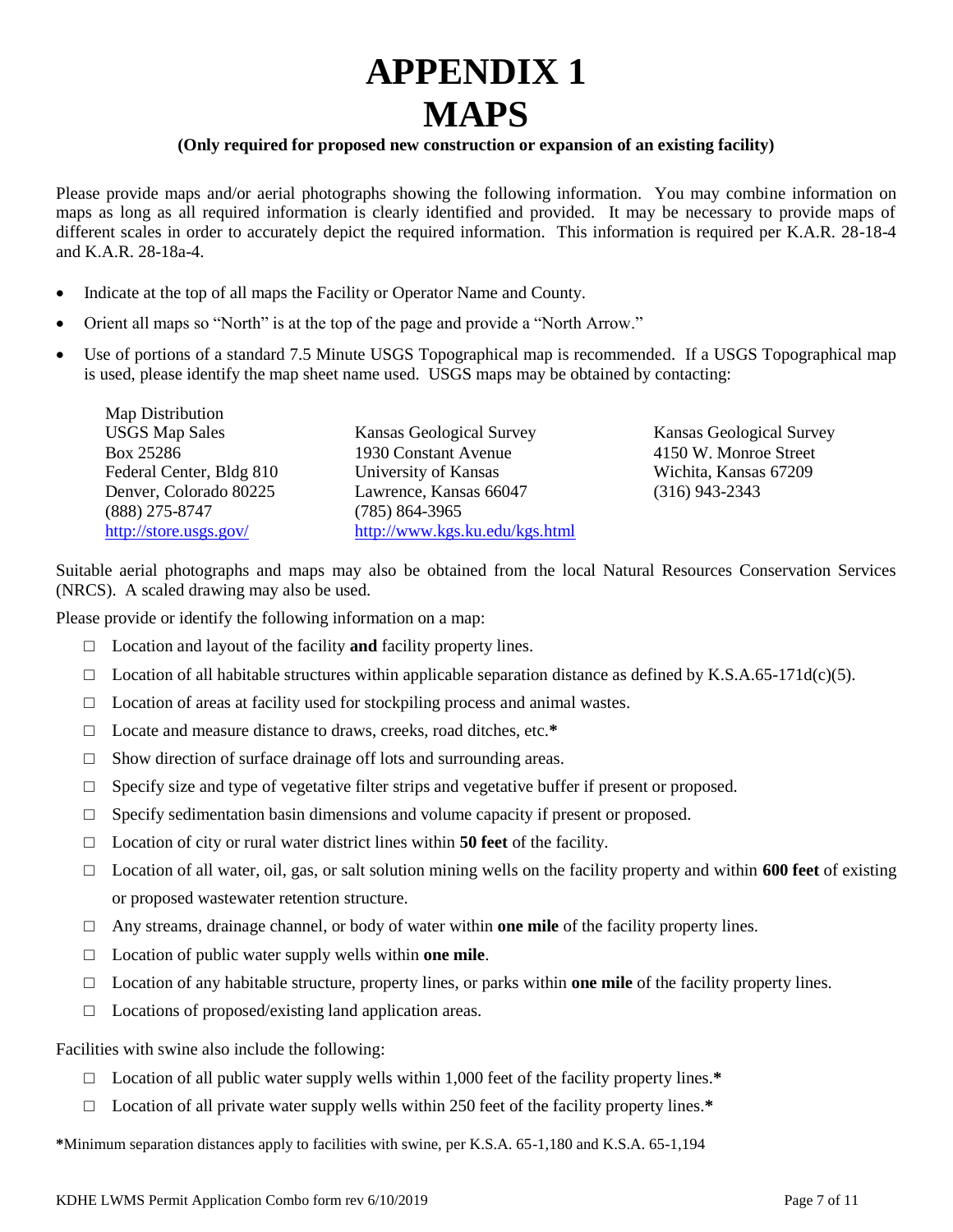# **APPENDIX 2 Habitable Structure Owners List**

**(Habitable structures within the applicable separation distance)**

Using the format provided, please record the name and mailing address, city, state, zip code of the owners of **all habitable structures within the applicable separation distance** as determined by the number of animal units for the facility.

Habitable structures are structures that are currently occupied or maintained in a condition that may be occupied and, in the case of a confined feeding facility for swine, is owned by a person other than the operator of such facility: a dwelling, church, school, adult care home, medical care service, child care facility, library, community center, public building, office building, or licensed food service, or lodging establishment, parks, and wildlife refuge.

| <b>Name</b> | Mailing Address (address, city, state, zip)<br>Rural Route addresses will <b>NOT</b> be accepted | $\mathbf{Distance}^*$ | <b>Direction</b> |
|-------------|--------------------------------------------------------------------------------------------------|-----------------------|------------------|
| $1.$        |                                                                                                  |                       |                  |
| 2.          |                                                                                                  |                       |                  |
| 3.          |                                                                                                  |                       |                  |
| 4.          |                                                                                                  |                       |                  |
| 5.          |                                                                                                  |                       |                  |
| 6.          |                                                                                                  |                       |                  |
| 7.          |                                                                                                  |                       |                  |
| 8.          |                                                                                                  |                       |                  |
| 9.          |                                                                                                  |                       |                  |
| 10.         |                                                                                                  |                       |                  |
| $11. \,$    |                                                                                                  |                       |                  |
| 12.         |                                                                                                  |                       |                  |
| 13.         |                                                                                                  |                       |                  |
| 14.         |                                                                                                  |                       |                  |
| 15.         |                                                                                                  |                       |                  |
| 16.         |                                                                                                  |                       |                  |
| 17.         |                                                                                                  |                       |                  |
| 18.         |                                                                                                  |                       |                  |
| 19.         |                                                                                                  |                       |                  |
| 20.         |                                                                                                  |                       |                  |

**\*** As measured from the currently planned maximum extent of the facility structures such as buildings, pens or wastewater retention structures.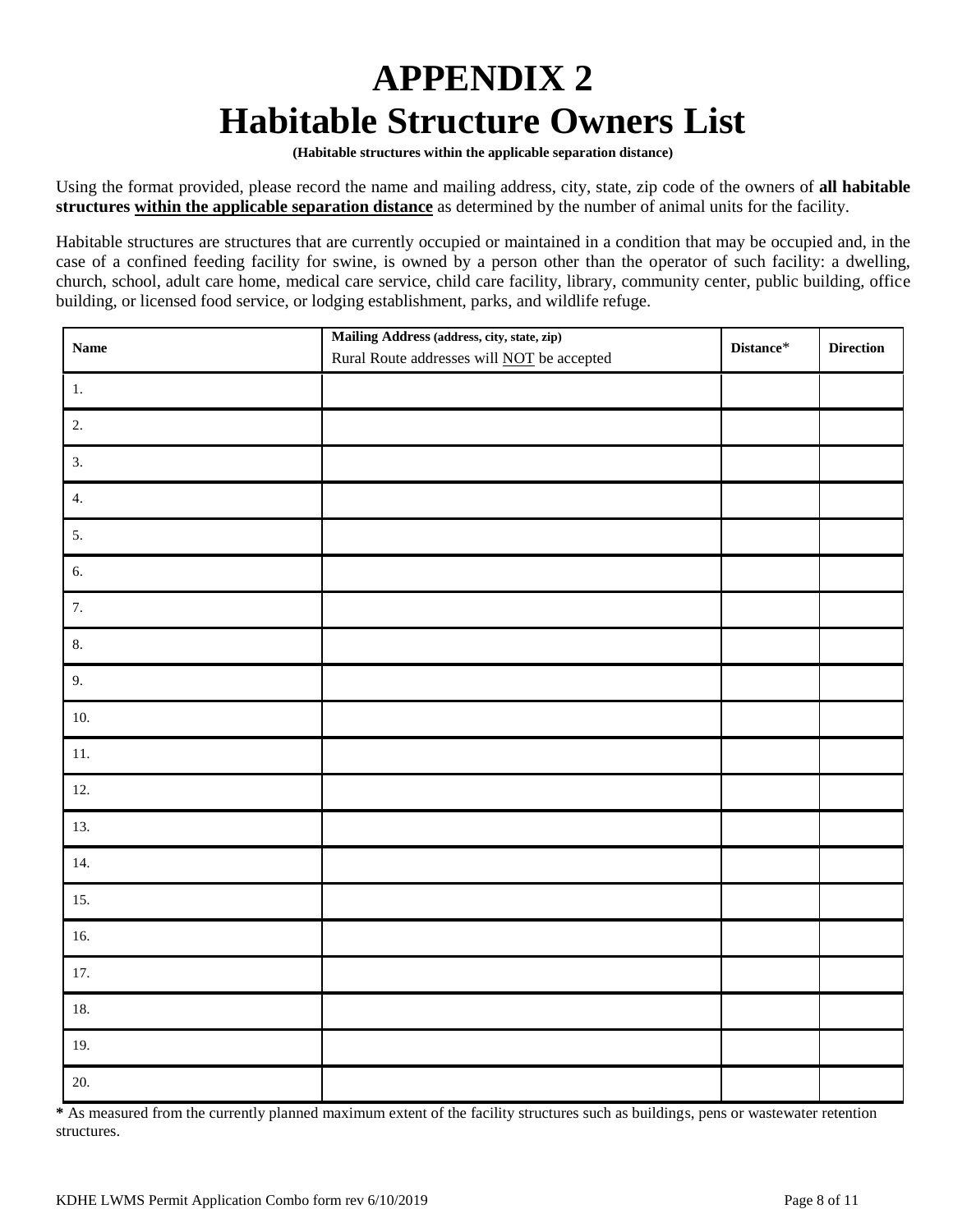# **APPENDIX 2a Habitable Structure/Property Owners List**

**(For proposed new construction or expansion of an existing facility)**

Using the format provided, please record the name, mailing address, city, state, zip code of the owner, distance from the facility, and direction from the facility, of **all property owners and habitable structures within 1 mile of the facility<sup>1</sup>** . Also provide the address of the US post office or offices serving the immediate area where the facility is located.

Please check the box on the far left if a habitable structure, as defined on Appendix 2, is located on the property.

| $\overrightarrow{A}$  | <b>Name</b> | Mailing Address (address, city, state, zip)<br>Rural Route addresses will <b>NOT</b> be accepted | Distance* | <b>Direction</b> |
|-----------------------|-------------|--------------------------------------------------------------------------------------------------|-----------|------------------|
|                       | 1.          |                                                                                                  |           |                  |
|                       | 2.          |                                                                                                  |           |                  |
|                       | 3.          |                                                                                                  |           |                  |
|                       | 4.          |                                                                                                  |           |                  |
|                       | 5.          |                                                                                                  |           |                  |
|                       | 6.          |                                                                                                  |           |                  |
|                       | 7.          |                                                                                                  |           |                  |
|                       | 8.          |                                                                                                  |           |                  |
|                       | 9.          |                                                                                                  |           |                  |
|                       | 10.         |                                                                                                  |           |                  |
|                       | $11. \,$    |                                                                                                  |           |                  |
|                       | 12.         |                                                                                                  |           |                  |
|                       | 13.         |                                                                                                  |           |                  |
|                       | 14.         |                                                                                                  |           |                  |
|                       | 15.         |                                                                                                  |           |                  |
|                       | 16.         |                                                                                                  |           |                  |
|                       | 17.         |                                                                                                  |           |                  |
|                       | 18.         |                                                                                                  |           |                  |
|                       | 19.         |                                                                                                  |           |                  |
| <b>US Post Office</b> |             |                                                                                                  |           |                  |

\* As measured from the currently planned maximum extent of the facility structures such as buildings, pens or wastewater retention structures.

**<sup>1</sup>**New and expanding **swine** facilities with 1,000 or more AU of swine should also provide this information **for habitable structures within 1,000 feet of any land application area**.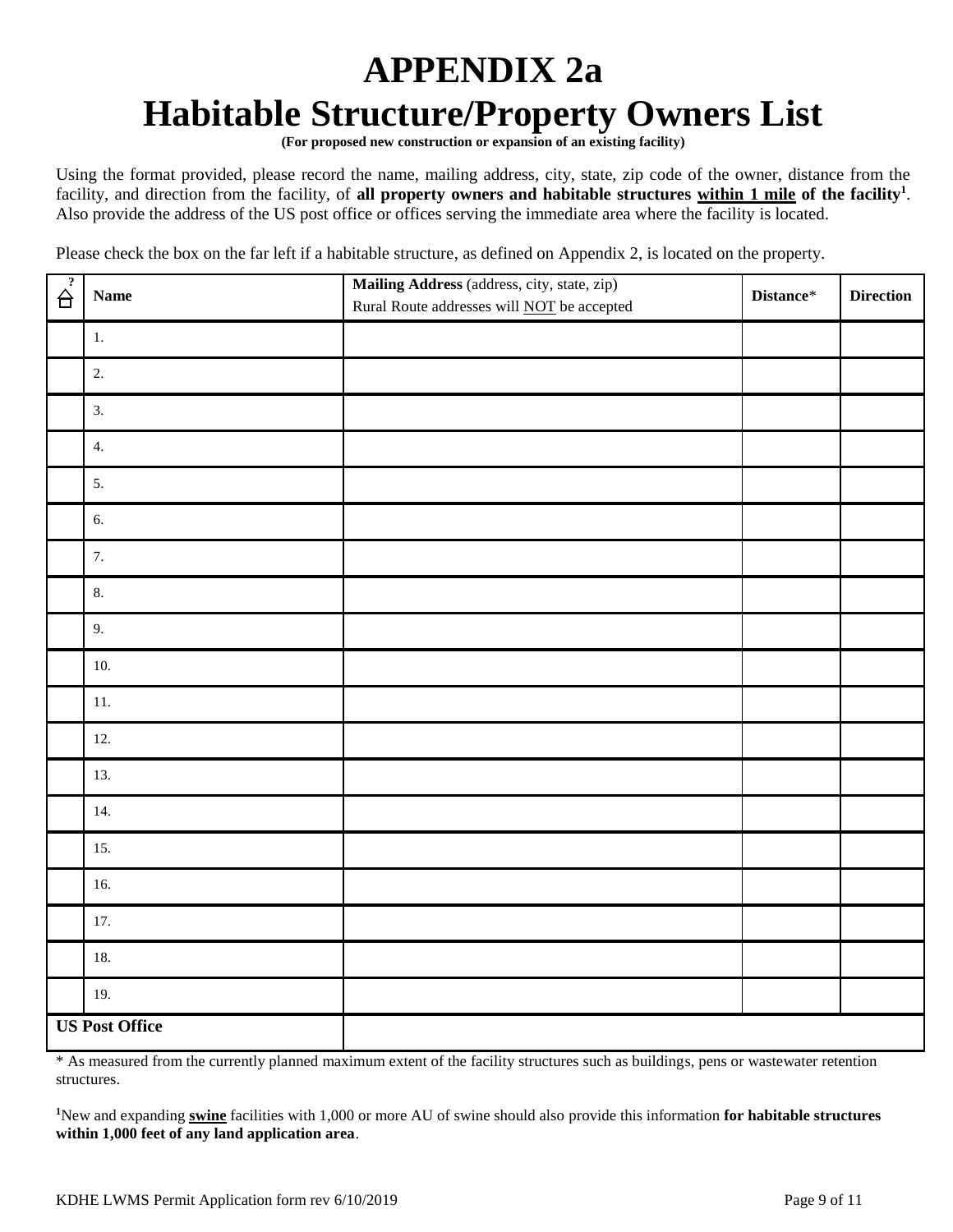# **APPENDIX 3 Public Notice Documentation**

#### **(Only required for proposed new construction or expansion of an existing facility)**

This appendix contains the documentation of the applicant's efforts at giving proper public notice in accordance with K.S.A. 65-171d et seq and K.A.R. 28-18-4 / K.A.R. 28-18a-4. Please provide the following:

- $\Box$  Originals of signed waivers by owners of habitable structures within the applicable separation distance. These must be signed by a notary and filed with the county Register of Deeds.
- $\Box$  Any other documentation related to public notices.

The following items are for **SWINE** facilities only, in accordance with K.A.R. 28-18a-7(b) and K.S.A. 65- 1,179(c) the applicant of a proposed new construction or new expansion of a swine facility is required to give notice to all owners of habitable structures within the applicable separation distance, by certified mail, of the applicant's intention to apply for a water pollution control permit. The notice should include pertinent information regarding the location, size, general methods of waste management, and any other information the applicant deems necessary.

- $\Box$  Provide a draft copy of the Notice of Application with this permit application for review prior to submitting for newspaper notification. If assistance is needed to prepare the draft Notice of Application, please contact the KDHE Central Office at 785-296-6432 and request a copy of the Guidance for Swine Producers document.
- $\Box$  Submit copy of Notice of Application to County Commission via "Certified Return Receipt" mail.
- $\square$  Submit copy of Notice of Application to mayor of any city within 3 miles or less of facility via "Certified Return Receipt" mail.
- $\Box$  Submit copy of Notice of Application to owners of habitable structures within applicable separation distance via "Certified Return Receipt" mail. **FAILURE TO PROVIDE THIS NOTICE IS GROUNDS FOR AUTOMATIC DENIAL OF THE PERMIT APPLICATION BY THE SECRETARY OF KDHE.**
- $\Box$  Publish a single Notice of Application in the official county newspaper and in any other newspaper regularly published and generally circulated serving the county and general area of the facility, notifying the public of the proposal.**\***
- $\Box$  If the facility is within 1 mile of an adjoining county, a single notification shall also be provided in the official newspaper serving the adjoining county.\*
- $\Box$  Provide a publisher's affidavit of publication, or a certified copy of the Notice of Application from the official county newspaper serving the area of the facility within 20 days of the publication.**\***
- □ Notify KDHE by telephone or facsimile within 2 days of publication of notice in newspaper.**\***

**\*** Not required as part of complete application; however, must be completed and submitted prior to KDHE's publication of intent to issue a draft permit.